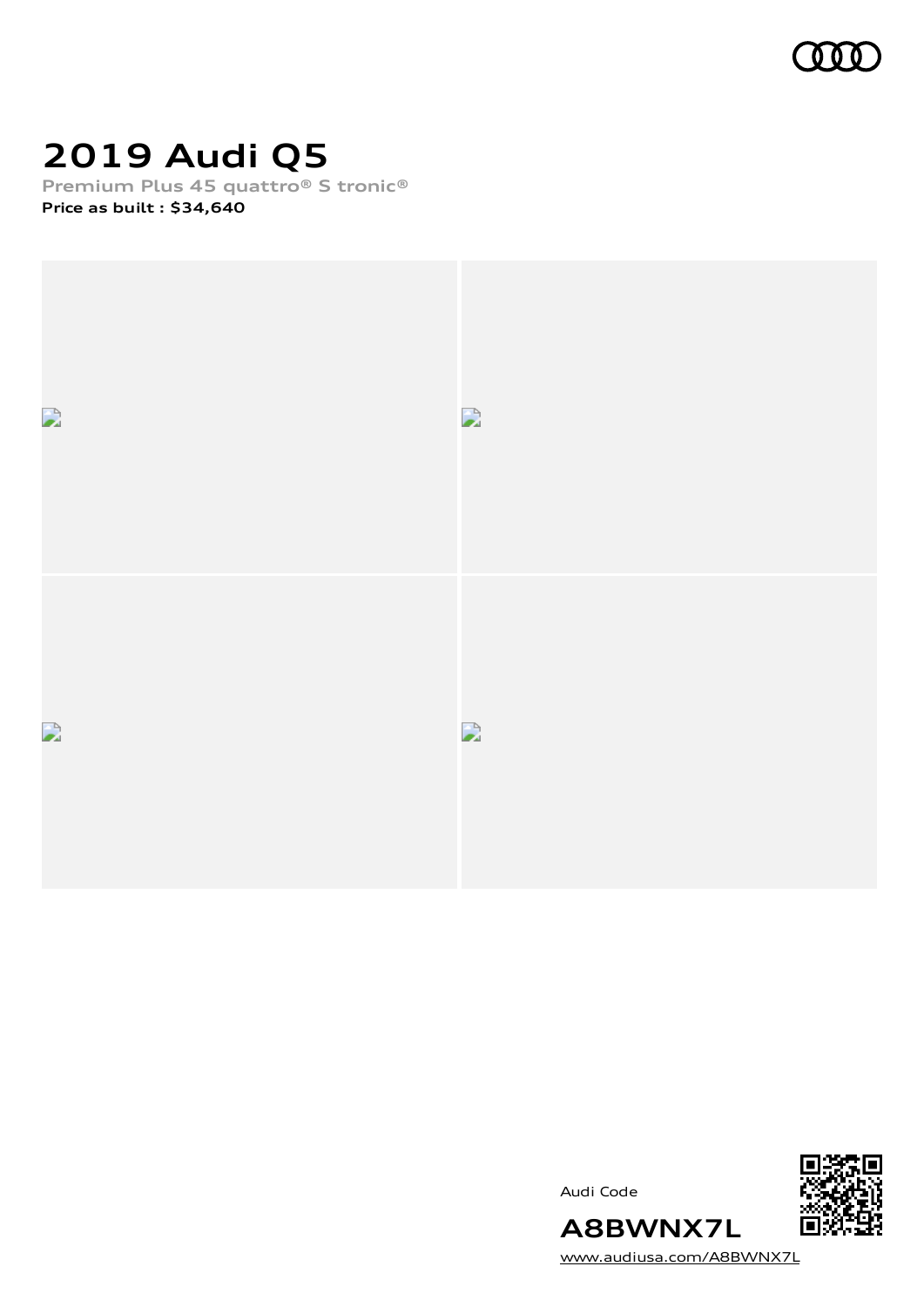## **Summary**

### **Audi 2019 Audi Q5** Premium Plus 45 quattro® S tronic®

**Price as buil[t](#page-10-0)** \$34,640

### **Exterior colour**

Florett Silver metallic

### $\overline{\phantom{a}}$

### **Further Information**

|                 | N٥           |
|-----------------|--------------|
| Mileage         | 41,938 miles |
| Type of vehicle | Used car     |

**Warranty**

#### **Interior colour**

| Seats     | Black |
|-----------|-------|
| Dashboard | Black |
| Carpet    | Black |
| Headliner | Gray  |

### **Technical Specifications**

| Engine type                  | 2.0-liter four-cylinder                       |
|------------------------------|-----------------------------------------------|
| stroke                       | Displacement/Bore and 1,984/82.5 x 92.8 cc/mm |
| Torque                       | 273 lb-ft@rpm                                 |
| Top track speed              | 130 mph mph $1$                               |
| Acceleration (0 - 60<br>mph) | 5.9 seconds seconds                           |
| Recommended fuel             | Premium                                       |

#### **Audi Code** A8BWNX7L

**Your configuration on www.audiusa.com** [www.audiusa.com/A8BWNX7L](https://www.audiusa.com/A8BWNX7L)

**Commission number** 24eaa1840a0e09b0460e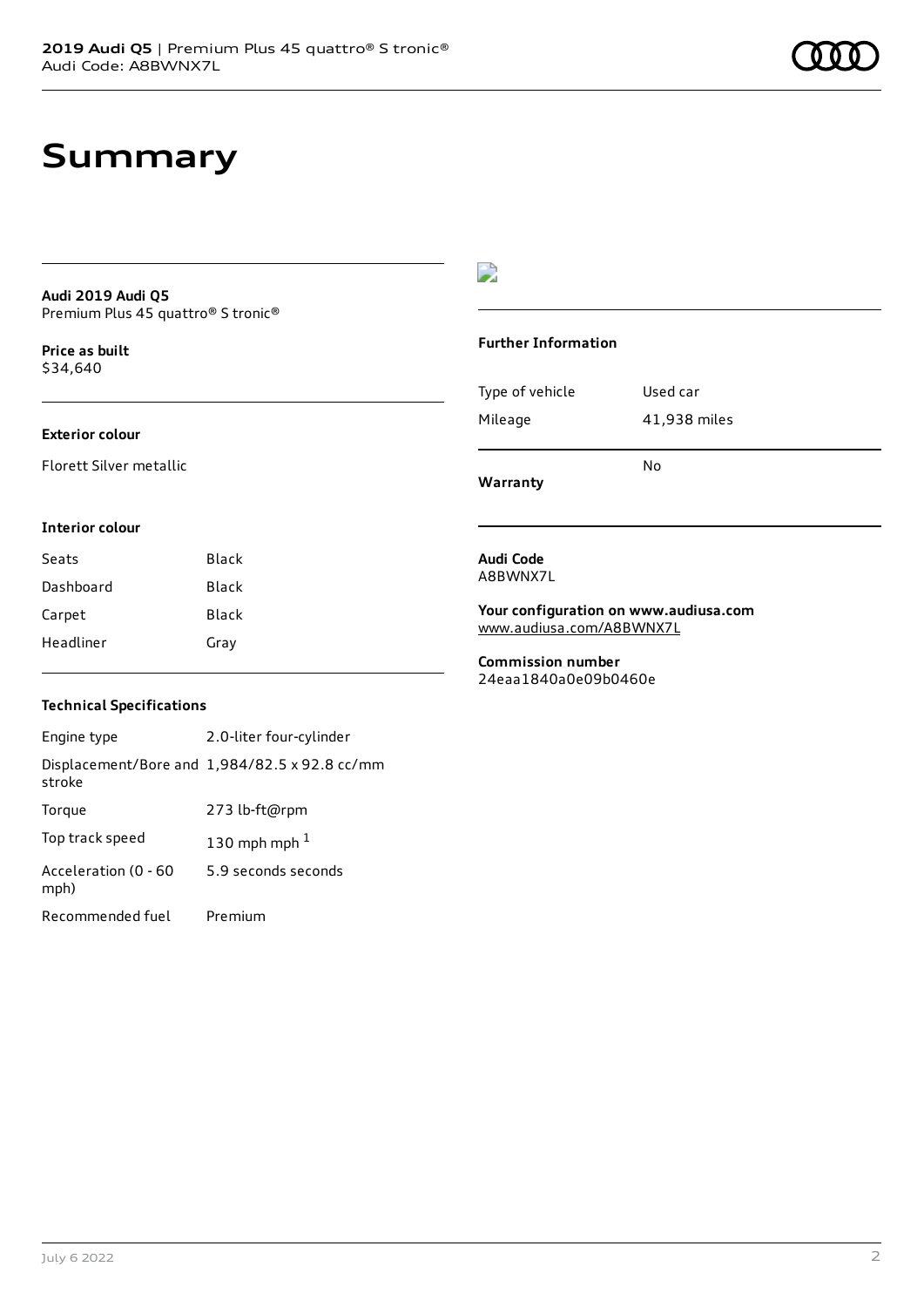# **Equipment**

Florett Silver metallic

Audi advanced key-keyless start, stop and entry

Power-adjustable, auto-dimming, power-folding, heated exterior side mirrors with memory

Full LED headlights

Automatic headlights

19" 235/55 all-season tires

19" 5-arm-wing design wheels

Panoramic sunroof

Aluminum door sill inlays

Leather package









**(1/2)**

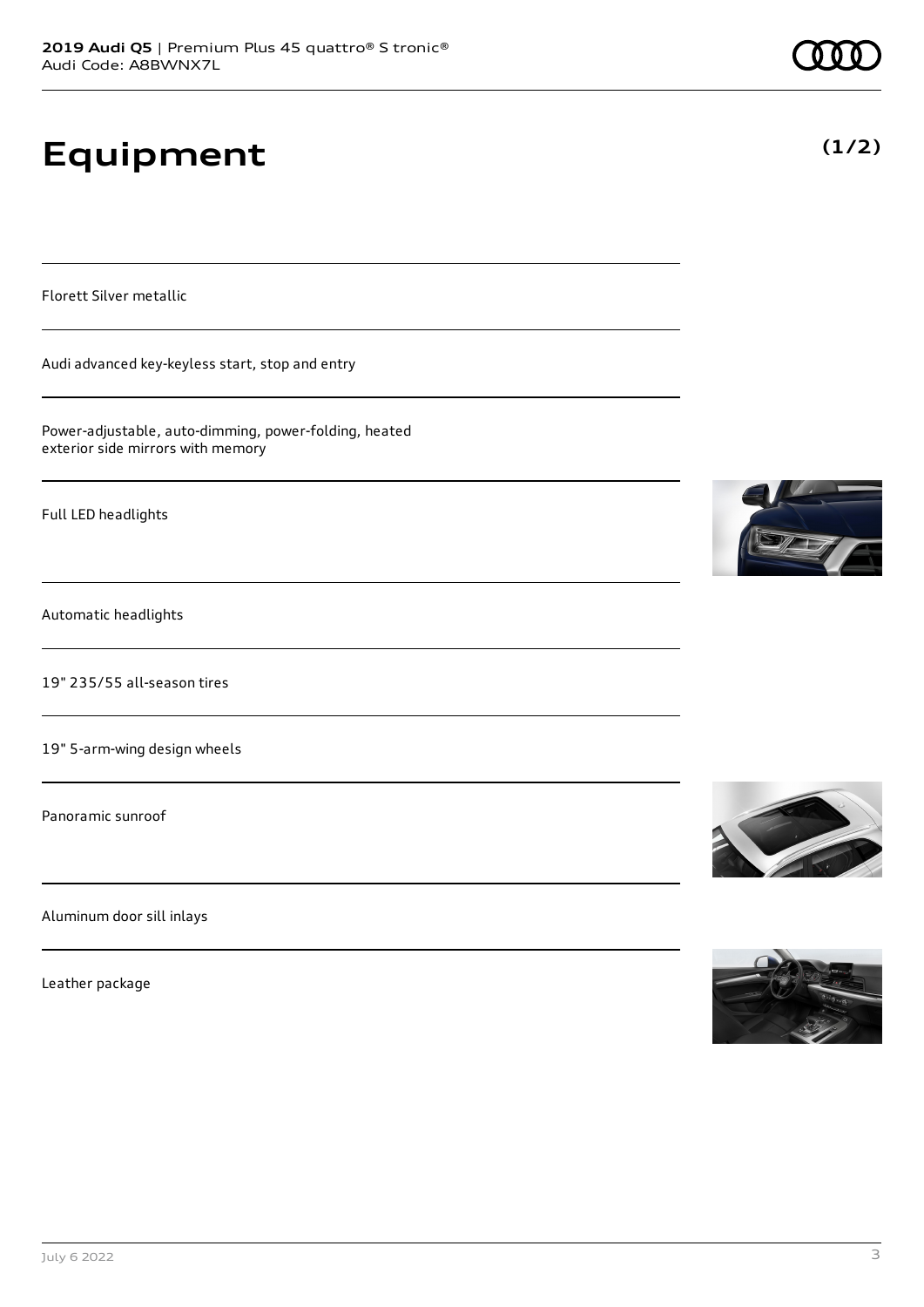# **Equipment**

Parking system plus

Audi pre sense® rear

Audi virtual cockpit (12.3" LCD full digital instrument cluster with up to three visual modes: Infotainment and Classic. S, RS and R8 models also offer Sport mode)

MMI® Navigation plus

Audi connect CARE assistance and security services and sixmonth trial subscription to Audi connect PRIME and Audi connect PLUS online services

MMI® Radio plus with ten speakers and single CD player with MP3 playback capability

Audi side assist

SiriusXM® Satellite Radio

Audi phone box









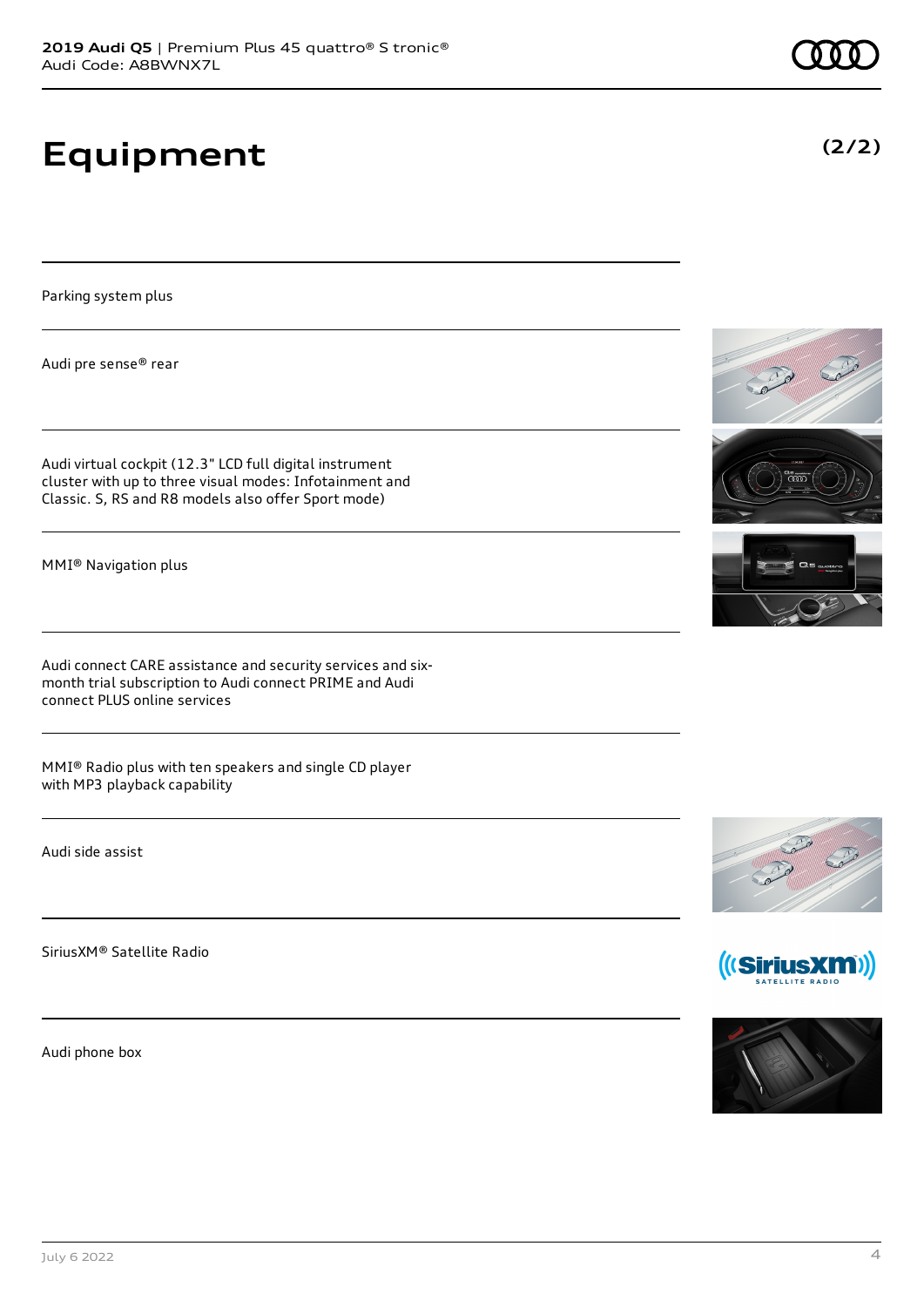# **Standard features**

### **Safety and Security**

| 4UB             | Driver and front passenger airbags                               |
|-----------------|------------------------------------------------------------------|
| UH1             | Electromechanical parking brake                                  |
| 8T2             | Cruise control with coast, resume and<br>accelerate features     |
| VC <sub>2</sub> | Garage door opener (HomeLink®)                                   |
| 4H <sub>5</sub> | Electronic child locks                                           |
| QZ7             | Electromechanical power steering                                 |
| 7K6             | Tire-pressure monitoring system                                  |
| 4X3             | Front thorax side airbags and Sideguard®<br>head curtain airbags |
| 3B7             | Lower Anchors and Tethers for Children<br>(LATCH) in rear seats  |
|                 |                                                                  |

| <b>Interior</b> |                                                                                     |
|-----------------|-------------------------------------------------------------------------------------|
| 9AQ             | Three-zone automatic climate control                                                |
| 417             | Auto-dimming interior rear view mirror with<br>digital compass                      |
| QQ1             | LED interior lighting package                                                       |
| 1 XW            | Three-spoke multifunction steering wheel                                            |
| 7F9             | Leather-wrapped gear selector                                                       |
| 4F7             | Power tailgate                                                                      |
| 5XF             | Driver and front-passenger extendable sun<br>visors with illuminated vanity mirrors |
| 3NS             | Sliding, split folding 40/20/40 rear<br>seatbacks with adjustable recline           |
| N1F             | Leather seating surfaces                                                            |
| 4A3             | <b>Heated front seats</b>                                                           |
| 5 M G           | Dark Brown Walnut Wood inlays                                                       |

### **Exterior**

| 47B              | Aluminum trim around exterior windows    |
|------------------|------------------------------------------|
| VW1              | Rear privacy glass                       |
| 8SP              | LED taillights with dynamic turn signals |
| 511              | Adaptive rear spoiler                    |
| 3S1              | Aluminum roof rails                      |
| 1 B A            | Dynamic suspension system                |
| 1S1              | Car jack                                 |
| 1 <sub>D</sub> 8 | Provision for towing bracket             |

### 6K9 Audi pre sense® basic and Audi pre sense®

**Infotainment and Driver Assistance**

|                 | , , a a , p , c b c , ibc — babic and , , a ar p , c b c , ibc<br>city                                                |
|-----------------|-----------------------------------------------------------------------------------------------------------------------|
| 2H1             | Audi drive select                                                                                                     |
| IW <sub>3</sub> | Audi connect CARE assistance and security<br>services                                                                 |
| UI2             | Audi smartphone interface including Apple<br>CarPlay <sup>™</sup> and Google™ Android Auto™ for<br>compatible devices |
| KA <sub>2</sub> | Rear view camera                                                                                                      |
| 9VD             | Audi sound system                                                                                                     |

### **Interior**

| OE1 | Storage package       |
|-----|-----------------------|
| 4M3 | Four beverage holders |
| 6N) | Cloth headliner       |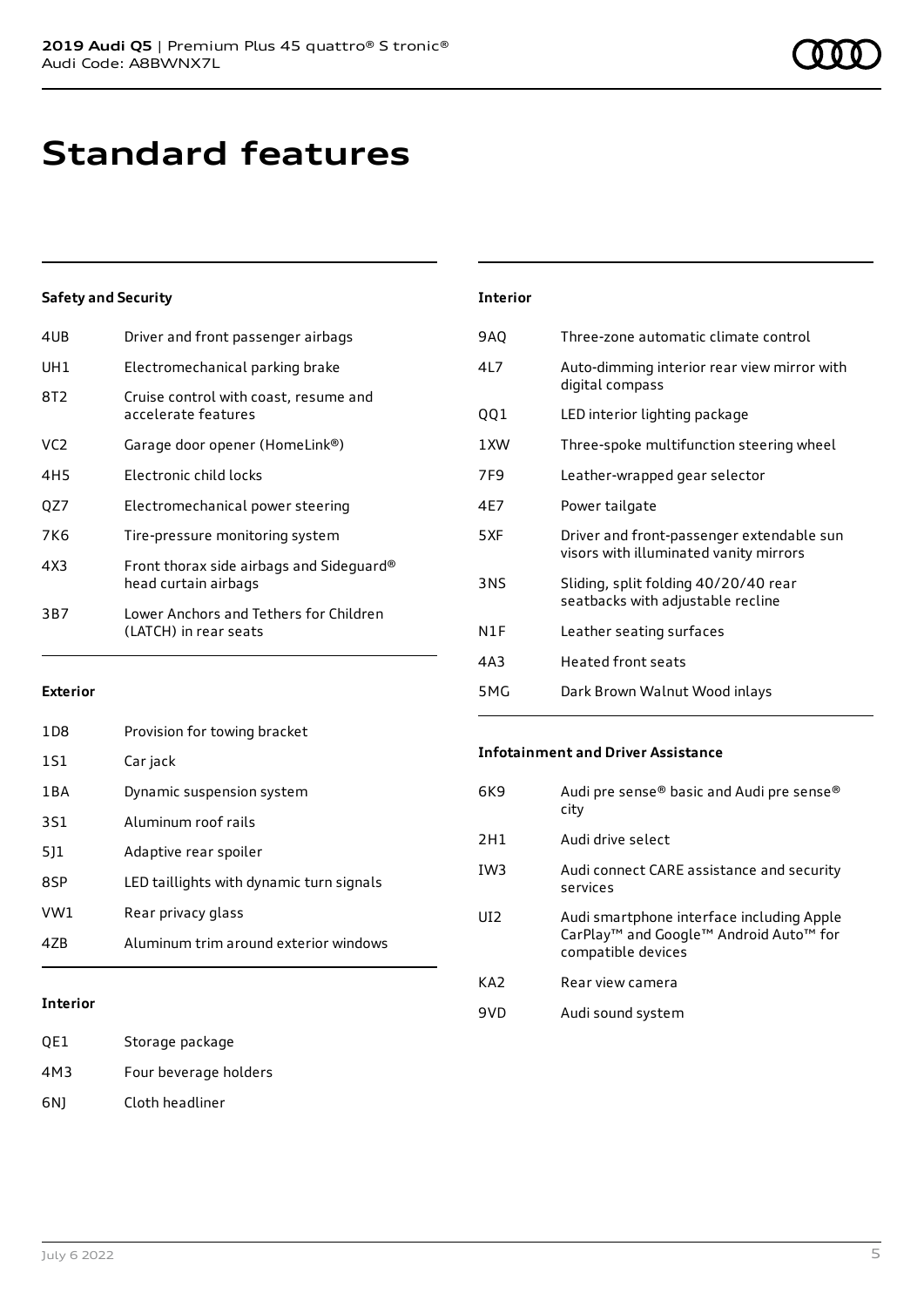# **Dealer remarks**

\*Audi Fletcher Jones does not reserve or hold advertised vehicles, all are subject to prior sale on <sup>a</sup> first come first serve basis. Customer must take delivery of the vehicle and execute all California required documentation at Audi Fletcher Jones. We reserve the right to revise price, equipment, mileage, and certification status as <sup>a</sup> result of changing market conditions, manufacturer/distributor notices including recall notices, or error. As <sup>a</sup> result of the COVID pandemic and related supply chain issues the manufacturer may not have produced this vehicle with all of the standard or optional equipment normally available. Please carefully review the vehicle window sticker as certain equipment may be deleted and <sup>a</sup> credit provided by the manufacturer. All vehicle pricing expires upon close of business the same day.

This Audi includes:

- PREMIUM PLUS PACKAGE
	- Fog Lamps
	- WiFi Hotspot
	- Keyless Start
	- HD Radio
	- Mirror Memory
	- Navigation System
	- Seat Memory
	- Hands-Free Liftgate
	- Rear Parking Aid
	- Generic Sun/Moonroof
	- Satellite Radio
	- Power Door Locks
	- Keyless Entry
	- Sun/Moonroof
	- Blind Spot Monitor
	- Power Folding Mirrors
	- Cross-Traffic Alert
	- Remote Trunk Release
	- MP3 Player
	- Dual Moonroof

\*Note - For third party subscriptions or services, please contact the dealer for more information.\*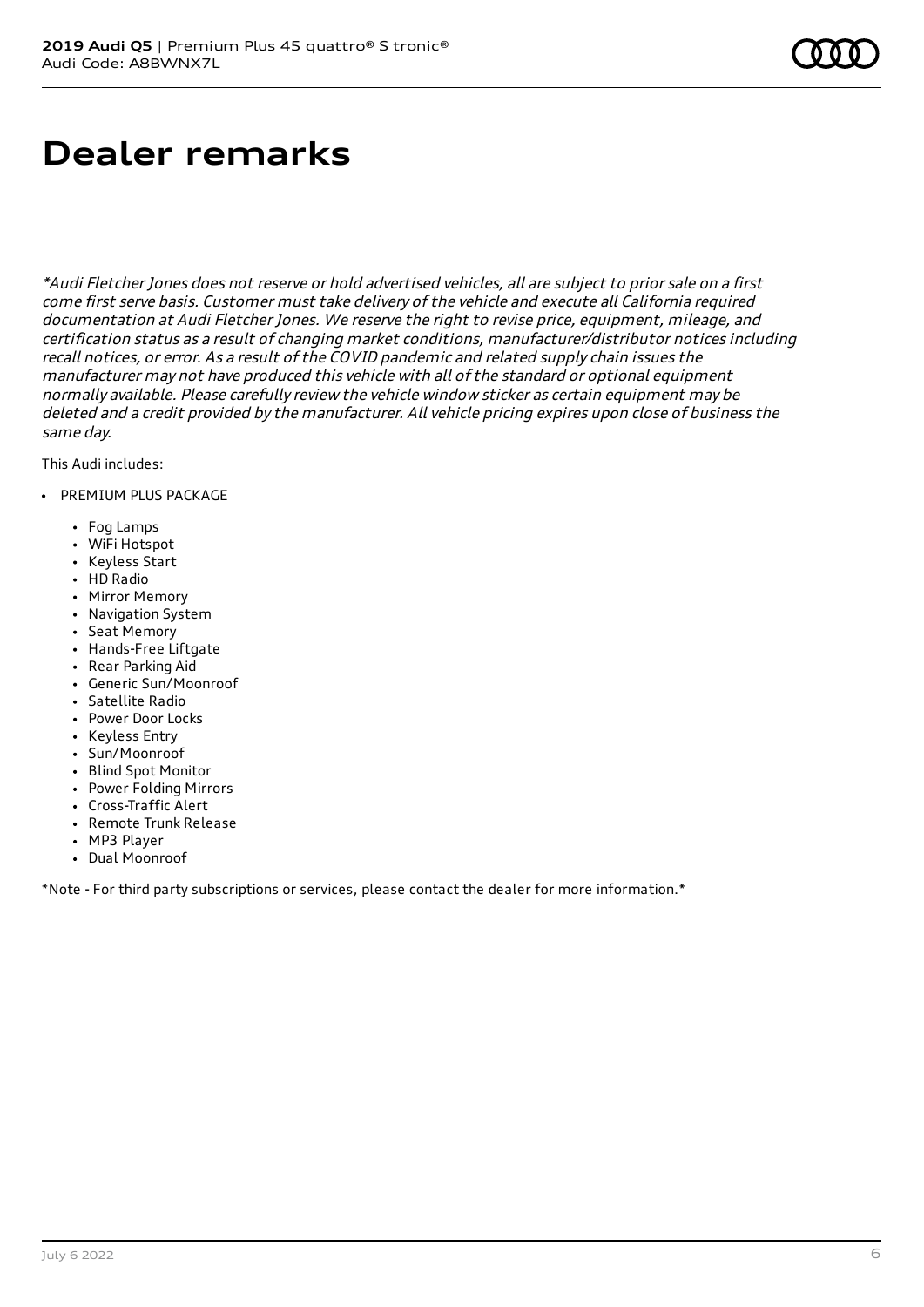# **Technical Specifications**

### **Engineering | Performance**

| Engine type                                 | 2.0-liter four-cylinder                                                                          |
|---------------------------------------------|--------------------------------------------------------------------------------------------------|
| Power Level                                 | 45                                                                                               |
| Horsepower                                  | 248 @ rpm                                                                                        |
| Towing capacity                             | Trailer hitch provision with 4,400-lb<br>maximum towing capacity and 440-<br>lb tongue weight lb |
| Torque                                      | 273 lb-ft@rpm                                                                                    |
| Valvetrain                                  | 16-valve DOHC with Audi valvelift<br>system                                                      |
| Acceleration (0 - 60<br>mph)                | 5.9 seconds seconds                                                                              |
| Engine block                                | Cast-iron                                                                                        |
| Induction/fuel injection Turbocharged/TFSI® |                                                                                                  |
| Cylinder head                               | Aluminum-alloy                                                                                   |
| stroke                                      | Displacement/Bore and 1,984/82.5 x 92.8 cc/mm                                                    |
| Top track speed <sup>1</sup>                | 130 mph mph                                                                                      |

### **Electrical system**

| Alternator | 110-150 A   |
|------------|-------------|
| Battery    | 420 A/75 Ah |

### **Transmission | Drivetrain**

| Gear ratios: 6th         | 0.508:1                                                                                                                                                   |
|--------------------------|-----------------------------------------------------------------------------------------------------------------------------------------------------------|
| Gear ratios: Final Drive | 5.302:1                                                                                                                                                   |
| Gear ratios: 7th         | 0.386:1                                                                                                                                                   |
| Gear ratios: 4th         | 1.057:1                                                                                                                                                   |
| Transmission             | Seven-speed S tronic <sup>®</sup> dual-clutch<br>automatic transmission and<br>quattro <sup>®</sup> all-wheel drive with ultra <sup>®</sup><br>technology |
| Gear ratios: 2nd         | 2.190:1                                                                                                                                                   |
| Gear ratios: 3rd         | 1.517:1                                                                                                                                                   |
| Gear ratios: Reverse     | 2.750:1                                                                                                                                                   |
| Gear ratios: 1st         | 3.188:1                                                                                                                                                   |
|                          |                                                                                                                                                           |

### **Steering**

| Steering type                              | Electromechanical power steering<br>system |
|--------------------------------------------|--------------------------------------------|
| Turning diameter, curb- 38.4 ft<br>to-curb |                                            |
| Steering ratio                             | 15.8:1                                     |
| <b>Suspension</b>                          |                                            |
| Front axle                                 | Five-link front suspension                 |

### Rear axle Five-link rear suspension

### **Brakes**

| Front brakes | 13.3 (ventilated disc) in |
|--------------|---------------------------|
| Rear brakes  | 13.0 (ventilated disc) in |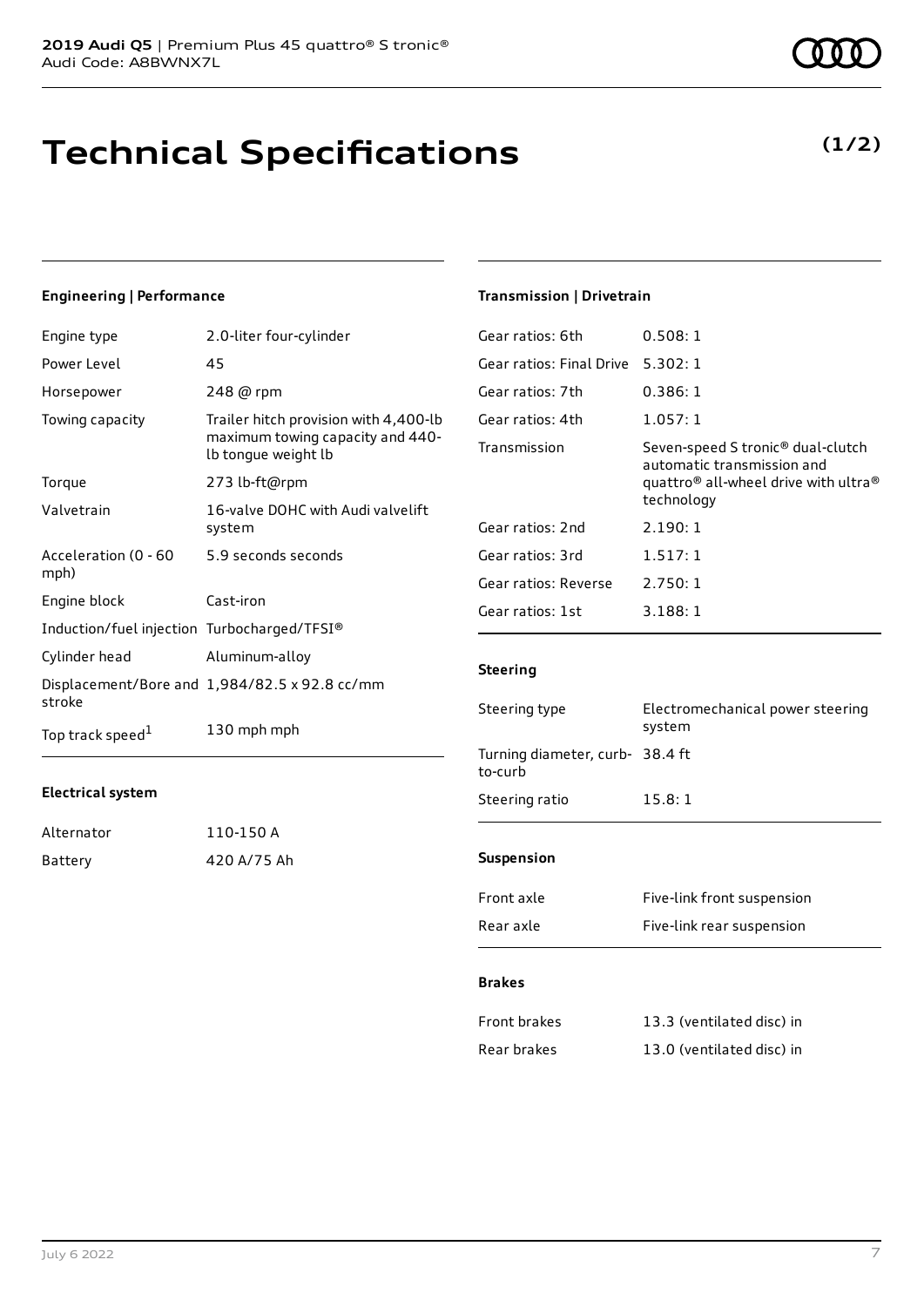## **Technical Specifications**

**Body**

| Material                      | Multi-material body construction<br>(steel and aluminum composition) |
|-------------------------------|----------------------------------------------------------------------|
| <b>Warranty   Maintenance</b> |                                                                      |

| Warranty    | 4-year/50,000-mile Audi New<br>Vehicle Limited Warranty                                   |
|-------------|-------------------------------------------------------------------------------------------|
| Maintenance | 12-month/10,000-mile (whichever<br>occurs first) NO CHARGE first<br>scheduled maintenance |

### **Exterior Measurements**

| Height                           | 65.3 in  |
|----------------------------------|----------|
| Overall width without<br>mirrors | 74.5 in  |
| Length                           | 183.6 in |
| Wheelbase                        | 111.0 in |
| Drag coefficient                 | 0.32 Cw  |
| Overall width with<br>mirrors    | 84 3 in  |
| Track rear                       | 63.3 in  |
| Track front                      | 63.6 in  |
| Curb weight                      | 4,045 lb |
| Ground clearance,<br>loaded      | 8.2 in   |

### **Interior measurements**

| Seating capacity                          | 5                      |
|-------------------------------------------|------------------------|
| Shoulder room, rear                       | 56.5 in                |
| Head room with front<br>sunroof           | 40.2 in                |
| Leg room, rear                            | 37.8 in                |
| Shoulder room, front                      | 57.7 in                |
| Head room with rear<br>sunroof            | 37.7 in                |
| Head room, rear                           | 39.3 in                |
| Leg room, front                           | 41.0 in                |
| Head room, front                          | 41.7 in                |
| Cargo volume, rear<br>seatbacks up/folded | 25.1/53.1 cu ft, cu ft |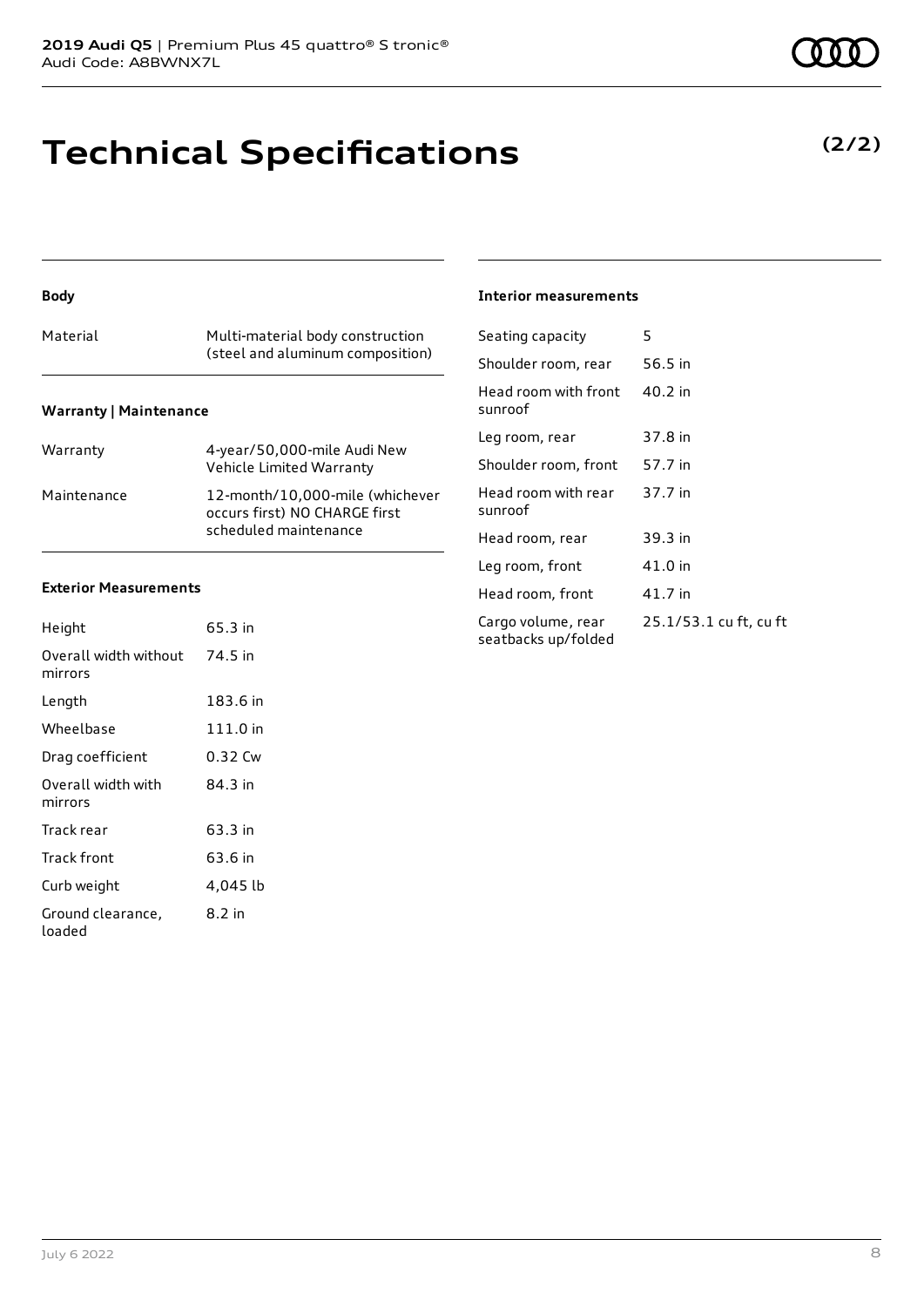### **Consumption- and emission**

**Consumption by NEDC**

combined 24 mpg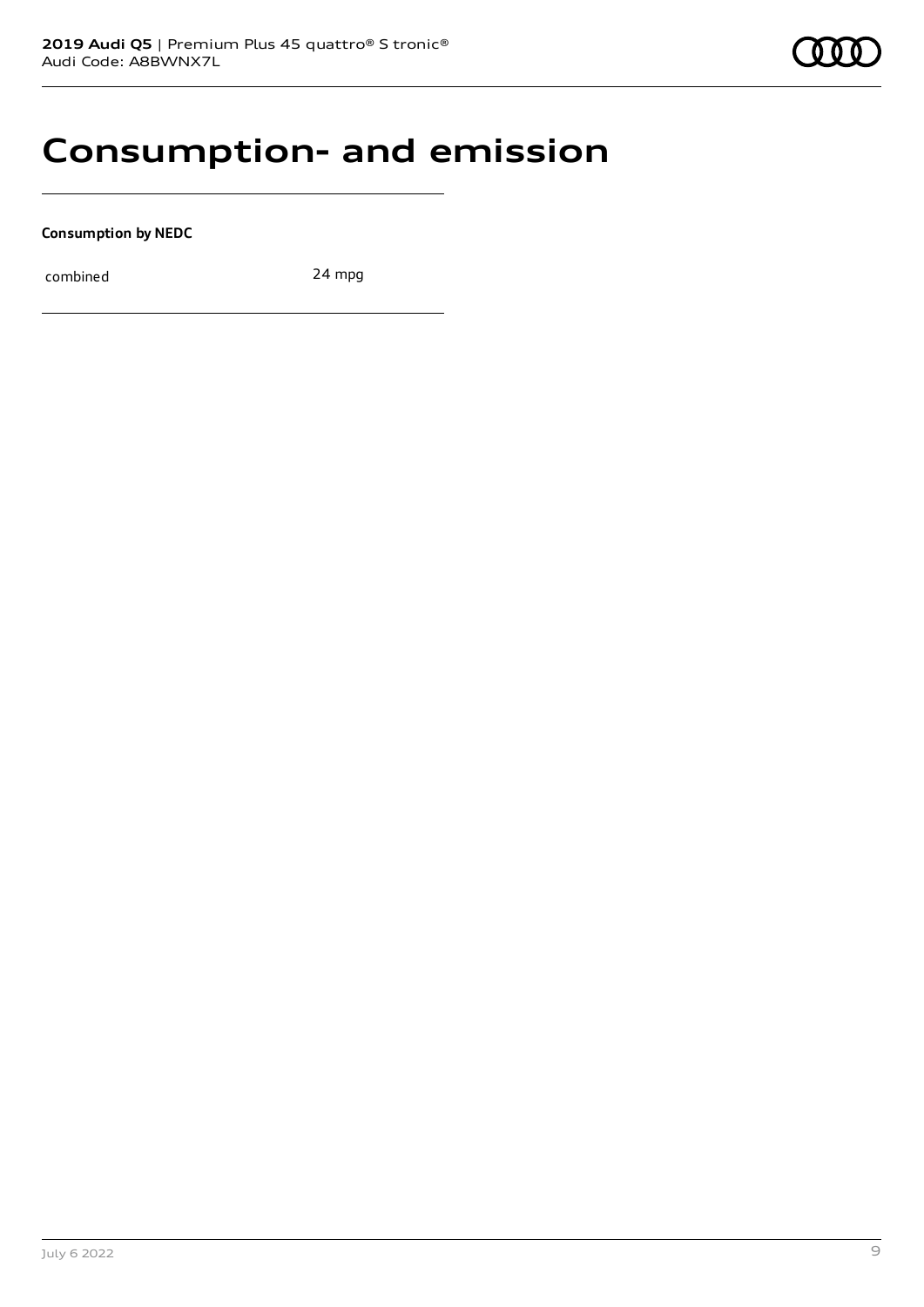

### **Contact**

Dealer **Audi Fletcher Jones**

1275 Bristol St 92626 Costa Mesa **CA** 

Phone: 9497911500 FAX: 9497911599

www: [https://www.audifletcherjones.com](https://www.audifletcherjones.com/)